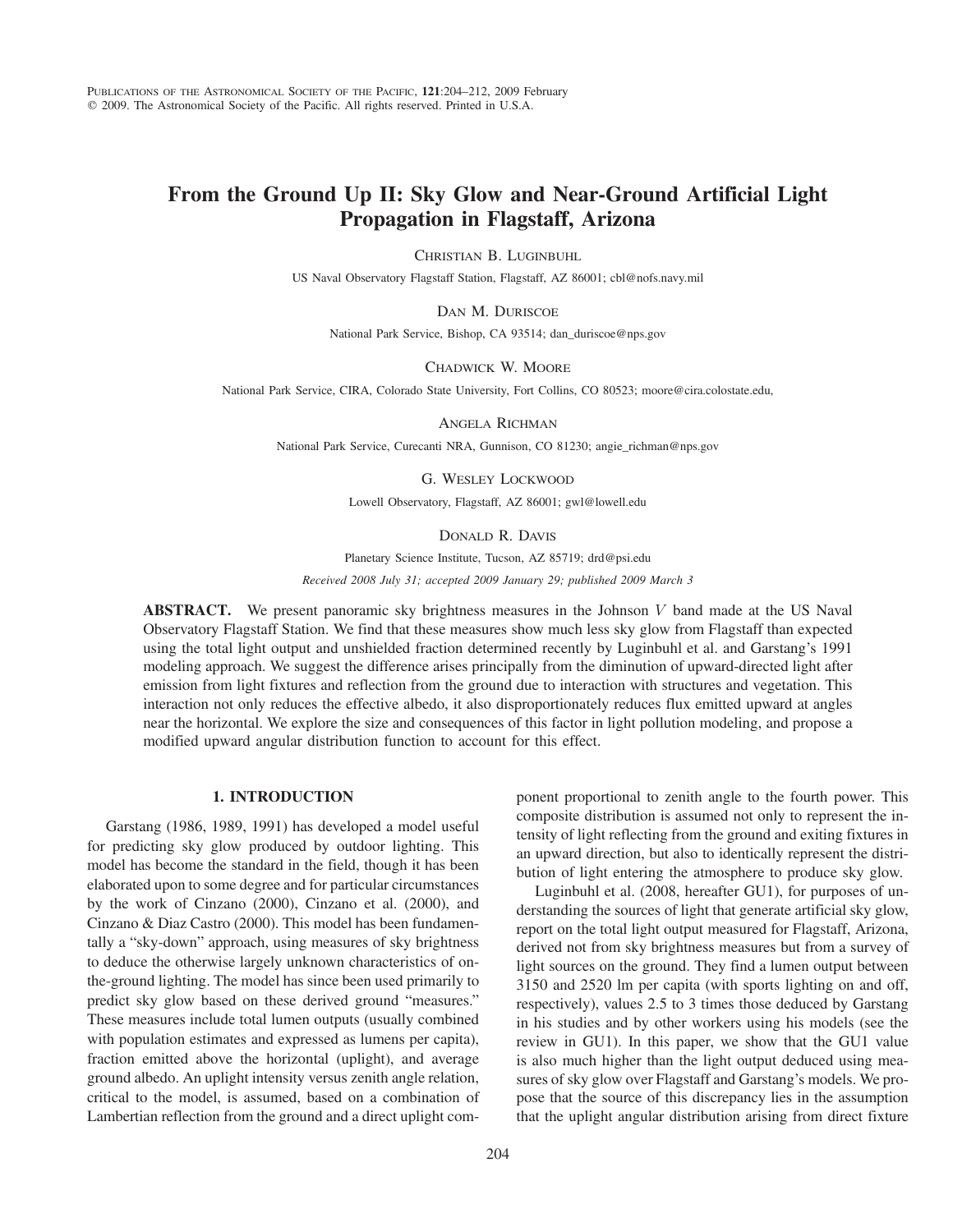|                                                                                                                                                                                                                                                                                                                                                                                                                                                                                                                                                                                                                                                                                                                                                                                                                                                                    | Form Approved<br>OMB No. 0704-0188                 |                              |                                |                                                     |                                           |  |  |
|--------------------------------------------------------------------------------------------------------------------------------------------------------------------------------------------------------------------------------------------------------------------------------------------------------------------------------------------------------------------------------------------------------------------------------------------------------------------------------------------------------------------------------------------------------------------------------------------------------------------------------------------------------------------------------------------------------------------------------------------------------------------------------------------------------------------------------------------------------------------|----------------------------------------------------|------------------------------|--------------------------------|-----------------------------------------------------|-------------------------------------------|--|--|
| Public reporting burden for the collection of information is estimated to average 1 hour per response, including the time for reviewing instructions, searching existing data sources, gathering and<br>maintaining the data needed, and completing and reviewing the collection of information. Send comments regarding this burden estimate or any other aspect of this collection of information,<br>including suggestions for reducing this burden, to Washington Headquarters Services, Directorate for Information Operations and Reports, 1215 Jefferson Davis Highway, Suite 1204, Arlington<br>VA 22202-4302. Respondents should be aware that notwithstanding any other provision of law, no person shall be subject to a penalty for failing to comply with a collection of information if it<br>does not display a currently valid OMB control number. |                                                    |                              |                                |                                                     |                                           |  |  |
| 1. REPORT DATE<br><b>FEB 2009</b>                                                                                                                                                                                                                                                                                                                                                                                                                                                                                                                                                                                                                                                                                                                                                                                                                                  |                                                    | 2. REPORT TYPE               |                                | <b>3. DATES COVERED</b><br>00-00-2009 to 00-00-2009 |                                           |  |  |
| 4. TITLE AND SUBTITLE                                                                                                                                                                                                                                                                                                                                                                                                                                                                                                                                                                                                                                                                                                                                                                                                                                              |                                                    | <b>5a. CONTRACT NUMBER</b>   |                                |                                                     |                                           |  |  |
| From the Ground Up II: Sky Glow and Near-Ground Artificial Light                                                                                                                                                                                                                                                                                                                                                                                                                                                                                                                                                                                                                                                                                                                                                                                                   | 5b. GRANT NUMBER                                   |                              |                                |                                                     |                                           |  |  |
| <b>Propagation in Flagstaff, Arizona</b>                                                                                                                                                                                                                                                                                                                                                                                                                                                                                                                                                                                                                                                                                                                                                                                                                           | 5c. PROGRAM ELEMENT NUMBER                         |                              |                                |                                                     |                                           |  |  |
| 6. AUTHOR(S)                                                                                                                                                                                                                                                                                                                                                                                                                                                                                                                                                                                                                                                                                                                                                                                                                                                       |                                                    |                              |                                |                                                     | <b>5d. PROJECT NUMBER</b>                 |  |  |
|                                                                                                                                                                                                                                                                                                                                                                                                                                                                                                                                                                                                                                                                                                                                                                                                                                                                    |                                                    |                              |                                |                                                     | 5e. TASK NUMBER                           |  |  |
|                                                                                                                                                                                                                                                                                                                                                                                                                                                                                                                                                                                                                                                                                                                                                                                                                                                                    | <b>5f. WORK UNIT NUMBER</b>                        |                              |                                |                                                     |                                           |  |  |
| 7. PERFORMING ORGANIZATION NAME(S) AND ADDRESS(ES)<br>US Naval Observatory Flagstaff Station, Flagstaff, AZ, 86001                                                                                                                                                                                                                                                                                                                                                                                                                                                                                                                                                                                                                                                                                                                                                 | 8. PERFORMING ORGANIZATION<br><b>REPORT NUMBER</b> |                              |                                |                                                     |                                           |  |  |
| 9. SPONSORING/MONITORING AGENCY NAME(S) AND ADDRESS(ES)                                                                                                                                                                                                                                                                                                                                                                                                                                                                                                                                                                                                                                                                                                                                                                                                            | 10. SPONSOR/MONITOR'S ACRONYM(S)                   |                              |                                |                                                     |                                           |  |  |
|                                                                                                                                                                                                                                                                                                                                                                                                                                                                                                                                                                                                                                                                                                                                                                                                                                                                    | 11. SPONSOR/MONITOR'S REPORT<br>NUMBER(S)          |                              |                                |                                                     |                                           |  |  |
| 12. DISTRIBUTION/AVAILABILITY STATEMENT<br>Approved for public release; distribution unlimited                                                                                                                                                                                                                                                                                                                                                                                                                                                                                                                                                                                                                                                                                                                                                                     |                                                    |                              |                                |                                                     |                                           |  |  |
| <b>13. SUPPLEMENTARY NOTES</b>                                                                                                                                                                                                                                                                                                                                                                                                                                                                                                                                                                                                                                                                                                                                                                                                                                     |                                                    |                              |                                |                                                     |                                           |  |  |
| 14. ABSTRACT                                                                                                                                                                                                                                                                                                                                                                                                                                                                                                                                                                                                                                                                                                                                                                                                                                                       |                                                    |                              |                                |                                                     |                                           |  |  |
| <b>15. SUBJECT TERMS</b>                                                                                                                                                                                                                                                                                                                                                                                                                                                                                                                                                                                                                                                                                                                                                                                                                                           |                                                    |                              |                                |                                                     |                                           |  |  |
| 16. SECURITY CLASSIFICATION OF:<br>17. LIMITATION OF<br><b>ABSTRACT</b>                                                                                                                                                                                                                                                                                                                                                                                                                                                                                                                                                                                                                                                                                                                                                                                            |                                                    |                              |                                |                                                     | 19a. NAME OF<br><b>RESPONSIBLE PERSON</b> |  |  |
| a. REPORT<br>unclassified                                                                                                                                                                                                                                                                                                                                                                                                                                                                                                                                                                                                                                                                                                                                                                                                                                          | b. ABSTRACT<br>unclassified                        | c. THIS PAGE<br>unclassified | Same as<br><b>Report (SAR)</b> | <b>OF PAGES</b><br>9                                |                                           |  |  |

**Standard Form 298 (Rev. 8-98)**<br>Prescribed by ANSI Std Z39-18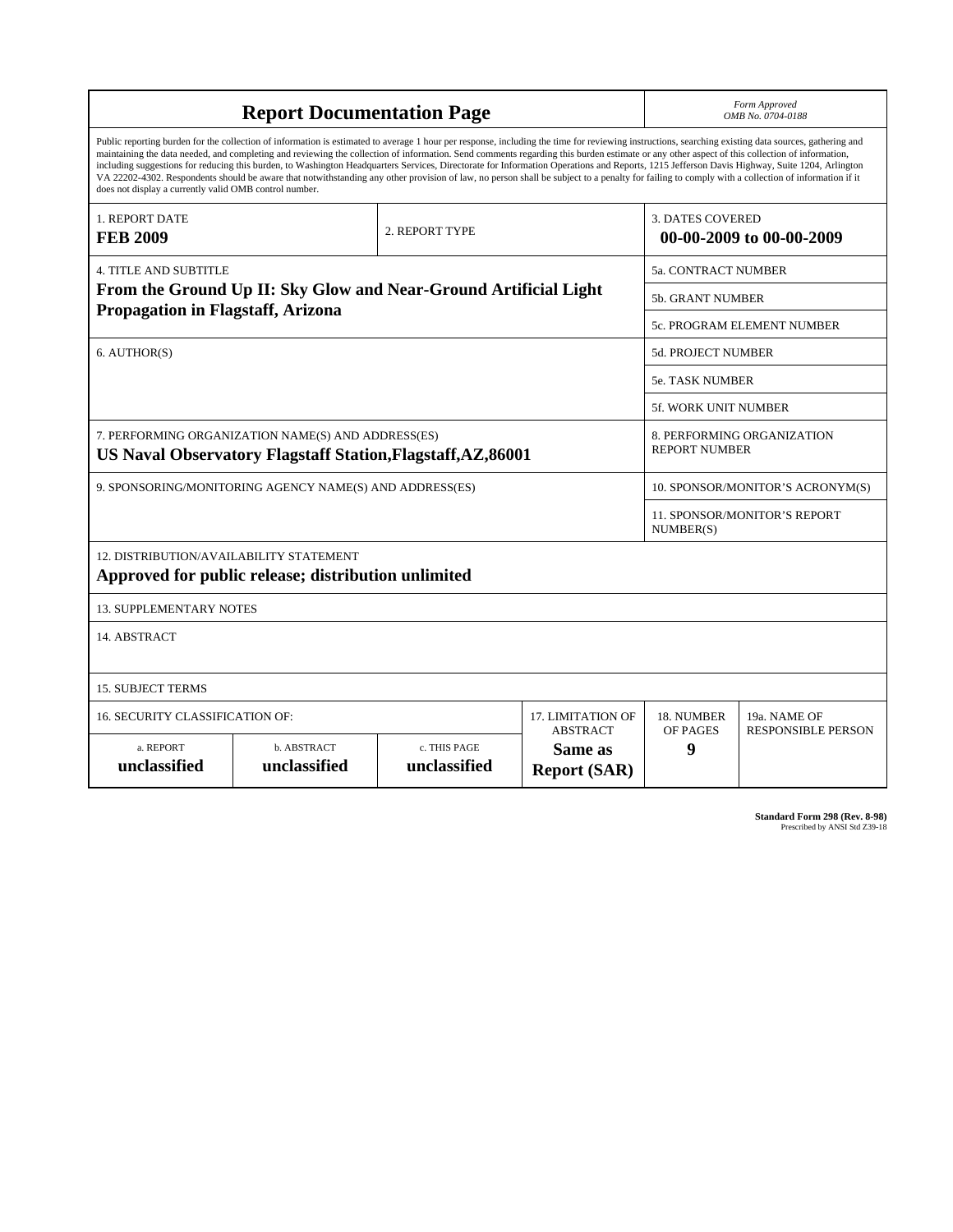emanations and ground reflection is the same as that entering the atmosphere to produce sky glow.

In § 2, we describe sky brightness measures made at the Naval Observatory Flagstaff Station, and compare them to a detailed model of sky glow based on the lighting survey described in GU1 using Garstang's approach. Section 3 discusses the interaction of light with objects in the near-ground environment between the time it exits fixtures or reflects off the ground and ultimately propagates unimpeded into the atmosphere. Section 4 presents our summary and conclusions.

## 2. SKY BRIGHTNESS AND LIGHT OUTPUT OF FLAGSTAFF

#### 2.1. Sky Brightness Observations

The panoramic sky brightness at the US Naval Observatory Flagstaff Station was measured 2004 September 16 between 0714 and 0730 UT (0014 and 0030 MST) using the National Park Service (NPS) camera system and procedures described by Duriscoe et al. (2007). The sky brightness values were calibrated using 148 Hipparcos stars with known Johnson V values extracted from the same images from which the sky brightness measures are extracted. Extinction was measured as  $0.154 \pm 0.002$  mag airmass<sup>-1</sup>. The mosaic image is presented in Figure 1.



FIG. 1.—False-color "fish-eye" view of the sky over the US Naval Observatory Flagstaff Station, displaying data obtained with the NPS camera system. The dome of the 1.55 mm Kaj Strand telescope is visible, as well as the sky glow from Flagstaff ∼8 km to the east and from the Phoenix metropolitan area ∼150 km to the south. Dotted line: azimuth from which data were extracted for Fig. 3; dashed line: azimuth displayed in Fig. 4.

### 2.2. Sky Brightness Model

Sky brightness predictions were produced beginning with the Flagstaff light output data from GU1, combined with position information from the Flagstaff GIS database. These data included 6310 individual sources representing commercial, industrial, institutional (municipal, schools), roadway, multifamily residential, and sports lighting, as well as approximately 16,000 residences broken down into a  $25 \times 20$  rectangular grid of points where each point included the light of all residences within each grid cell. Information used for each light source included total flux in lumens, fraction emitted directly upward, and position (latitude, longitude). An additional estimate of the lighting for Bellemont, Arizona was added to the GU1 database (5.2 Mlm, 5% direct uplight), located approximately 11 km at azimuth 300° from the observing site. These light sources serve as input to a program implementing Garstang's (1991) light propagation model that produces the predicted V -band sky brightness as a function of zenith angle at a specified azimuth. The Flagstaff light sources used in the model are shown in Figure 2.

Sky brightness measures from the two azimuths indicated in Figure 1 and Figure 2 were extracted from the observations and compared to models for these azimuths, with results shown in Figures 3 and 4. These azimuths were chosen as they offered the clearest view toward the horizon in the direction of Flagstaff, working around trees located near the observation site. The 110°–290° azimuth offers the additional advantage of a clear western horizon.

The heavy solid lines in Figures 3 and 4 are Garstang models using the total light outputs, uplight fraction, and locations from GU1, supplemented with estimated data for Bellemont, Arizona, as described. The average ground albedo is 0.15, while the parameter  $K$ , describing the ratio of aerosol to molecular scattering, is set to 0.31 as determined from the measured



FIG. 2.—Light sources in Flagstaff from the GU1 study. The location of the US Naval Observatory Flagstaff Station is indicated, as well as the azimuths for sky brightness observations displayed in Figs. 3 and 4. Gray areas: output from residential lighting; all other lighting is indicated as point sources. The approximate locations and extents of Observatory and McMillan Mesas are indicated.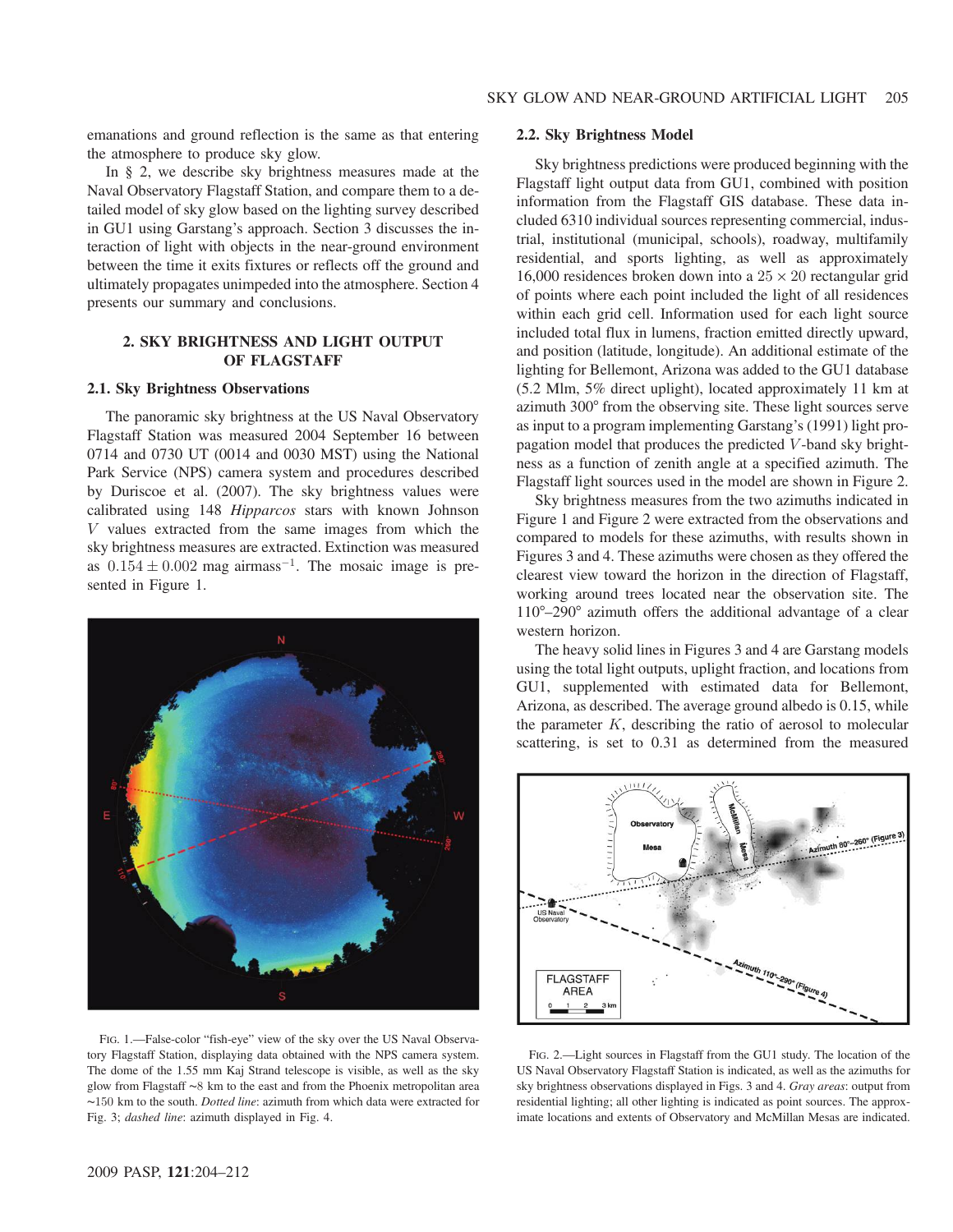

FIG. 3.—Sky brightness observations (diamonds) falling within  $\pm 2^{\circ}$  of azimuth 80°–260°; extracted from the dataset illustrated in Fig. 1. Gray line: natural sky brightness, expected at solar minimum with no artificial light sources. Thick solid line: standard Garstang model based on the light outputs of GU1. Thin solid line: our model discussed in § 3.2.2 (eq. 2), with  $\beta = 0$ and  $E_b = 0.4$ . Observations in zenith angle ranges of  $-30^{\circ}$  to  $-55^{\circ}$  fall in the Milky Way.

extinction coefficient (cf. eq. [6] of Garstang 1991). This model shows a predicted brightness much greater than that observed, from 0.49–0.52 mag too bright at the zenith to 0.85–0.88 mag too bright at zenith angle 45° toward Flagstaff, with increasing divergence at greater zenith angles.



FIG. 4.—As Fig. 3 except for observations falling within  $\pm 2^{\circ}$  of azimuth 110°–290°. Thick solid line: as described for Fig. 3. Thin solid line: from the model described in § 3.2.2 (eq. 2), with  $\beta = 0$  and  $E_b = 0.5$ . Contamination from the Milky Way is evident from zenith angles  $-10^{\circ}$  to  $-60^{\circ}$ .

An apparent anomaly is the lack of a turnover in sky brightness toward the western horizon (Figure 4). This effect is likely due to automobile headlights that are directed almost straight toward the observatory from a several-mile section of the eastbound lanes of Interstate 40, which is not accounted for in the lighting database. That automobile headlights can make a significant contribution is clearly visible in time-lapse images taken with a modified NPS camera using a fish-eye lens.

The standard Garstang model, using as input light flux the "ground-up" outputs measured in GU1, clearly predicts a much brighter sky than that measured. In the following section we explore a neglected factor in Garstang's models that could account for this difference.

### 3. EFFECTS OF THE NEAR-GROUND ENVIRONMENT ON LIGHT PROPAGATION

#### 3.1. Background

The lumen outputs of GU1 represent mean lamp lumens escaping from light fixtures (which they term "effective lumens"), split into downward- and upward-directed components. Other than accounting for simple Lambertian reflection of the downward component from a horizontal ground surface, previous work has not differentiated, or has scarcely differentiated, between these "effective lumen" values and the values escaping upward into the atmosphere to produce sky glow (Garstang 1986, 1989; Cinzano 2000). In a real environment, with not only light sources but structures, vegetation, and terrain that interact with the light after it exits fixtures, accurate prediction of the amount of light escaping into the atmosphere to cause sky glow requires detailed information on the angular distribution of the rays exiting the lighting fixtures; the geometric positions, orientations, and reflective characteristics of any surfaces or objects upon which the light is incident; and the propagative characteristics of the atmosphere as a function of position and altitude.

Workers in this field, beginning with Garstang (1986, 1989, 1991) have treated the latter, principally radiative transfer portion of this problem, including molecular and aerosol scattering and absorption, provisions for absorptive (haze) layers, differing altitudes of light sources (cities) and observation points, Earth curvature, and simple large-scale blocking by terrain features (mountains) between the light source and point of observation. Issues including the angular distribution of emergent light rays, the reflectivity of the ground and other surfaces, and the geometric characteristics of the built and vegetated environment have been less thoroughly treated. All workers beginning with Garstang (1986) have simplified this enormously complex problem.

Garstang assumed an upward-directed angular light distribution that is a composite of a Lambertian distribution arising from light reflected from a horizontal ground surface combined with a  $\psi^4$  component ( $\psi$  measured from the zenith and truncated at the horizon), normalized to a total of 10% of the total light flux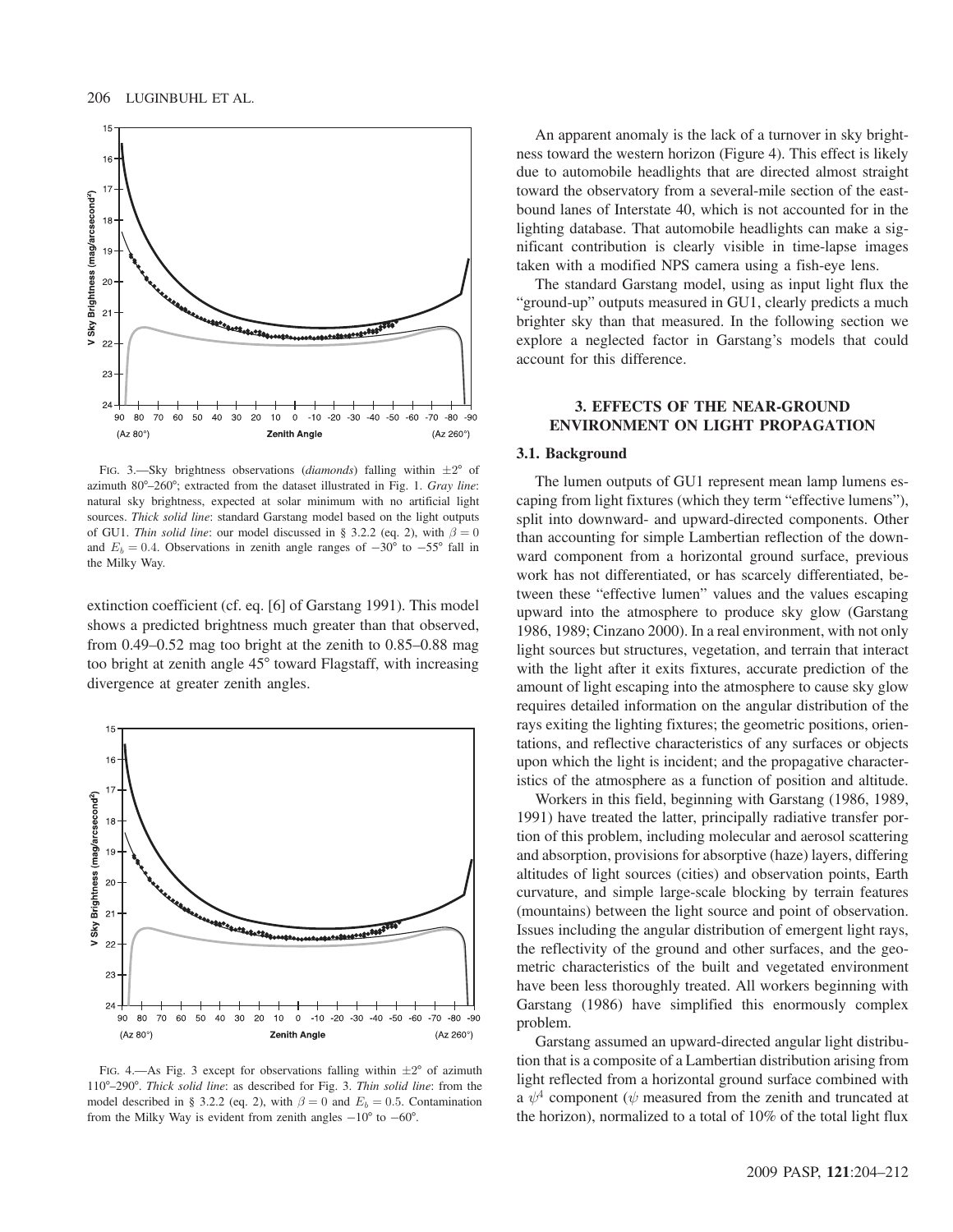in his "standard model," arising from light emitted directly upward from incompletely shielded lighting fixtures. He then generally applied a (scalar) figure of 15% for ground albedo, based on the idea that lights are located predominantly over paved surfaces, and on figures from the engineering literature showing that worn asphalt reflects between 12% and 14% of incident light while worn or dirty concrete reflects between 16% and 18%.

This composite angular distribution (Figure 5), when used in Garstang's atmospheric propagation models, is found to give results in reasonable agreement with available measurements, though critical parameters of the model are determined by essentially the same measurements. Other authors have continued to use this or slightly modified but similar relations (Cinzano 2000), and also find reasonable agreement with measurement.

But Garstang's model makes three assumptions that may not accurately reflect most real outdoor lighting environments. The first assumption is that all downward-directed lighting, no matter the direction relative to nadir, is undiminished by any atmospheric scattering or absorption: he assumed no atmosphere between the light fixtures and the ground. The second assumption was that the ground near the light sources was everywhere flat and horizontal: he assumed that locally the Earth is perfectly smooth. As a consequence of this assumption, he implicitly makes a third assumption, that all rays reflected from the ground or emitted from fixtures directly upward propagate into the atmosphere, unimpeded by any further interaction with surfaces.

The first assumption seems reasonably robust (particularly in light of the discussion below), since light fixtures in general direct the majority of their output not further than about 60<sup>°</sup> to 70° from nadir in order to bring the light to the ground before excessive dilution by the inverse square law, thus providing a



FIG. 5.—Garstang's "standard model" upward intensity angular distribution function (intensity vs.  $\psi$ , solid line), consisting of a Lambertian component produced by a relative flux of 0.90 reflecting from a 15% albedo horizontal surface (dashed line) and a direct upward component with relative flux of 0.10 and intensity proportional to  $\psi^4$  (dotted line).

useful illumination level at the ground. (There are, of course, notorious exceptions.) Such light rays will reach the ground, in general, within two to three mounting heights of the light fixture, and atmospheric effects over such distances can be realistically neglected. Light rays exiting fixtures closer to (but still below) the horizontal, though they would eventually strike the ground on a "smooth Earth," in most real environments would be more likely to strike a structure or vegetation before suffering substantial diminution due to atmospheric effects, an effect discussed further below. Neglecting the scattering and absorption of these light rays will lead to an underestimate of the sky brightness visible to those observers who are located relatively nearby to the fixtures and observing upward with lines of site crossing these rays; the consequence for observers located at even moderate distances (more than a few hundred meters or so) from the light sources is likely to be negligible, due to the near-ground blocking.

But regarding the second, smooth Earth assumption: light rays striking surfaces that are not horizontal leads to an effect that effectively reduces the average albedo, independently of the actual average reflectivity of the surfaces, and alters the angular distribution of the rays escaping into the atmosphere. For a flat horizontal surface, as assumed by Garstang, if the average reflectivity is 15%, then 15% of the flux striking this surface will be reflected back upward and into the sky. But if a portion of the light exiting the fixture strikes a surface oriented perpendicular to the ground (such as the side of a building), then, assuming the surface is Lambertian, only 50% of the reflected light will be directed upward; the remaining 50% will suffer at least another reflection before being directed upward, greatly diminishing its intensity. Compounding this effect, the same structures or vegetation block, to an even greater degree, high zenith angle light paths from the ground to the atmosphere, and to a lesser extent block especially near-horizontal upward paths from fixtures located at some distance above the ground. In heavily built or vegetated environments, this related effect leads to a further substantial reduction in the effective albedo, and most heavily affects rays directed close to the horizontal.

These interactions with the near-ground environment likewise require a reconsideration of Garstang's third assumption, that the angular distribution of light rays entering the atmosphere is described by the Lambertian plus  $\psi^4$  angular distribution of rays emitted directly upward from fixtures. Garstang (1986), in describing his reasoning for the  $\psi^4$  component, admits that the choice is entirely arbitrary, that he used it because it has what he views as the required characteristics of zero emissions directly upward and a rapid increase toward the horizon. He further states "These properties seem to be true for most street lights and for at least some other forms of outdoor lighting." While this reasoning seems appropriate when considering luminaires in isolation, the structure of the environment surrounding the luminaires drastically modifies this distribution of light rays before they ultimately propagate into the atmo-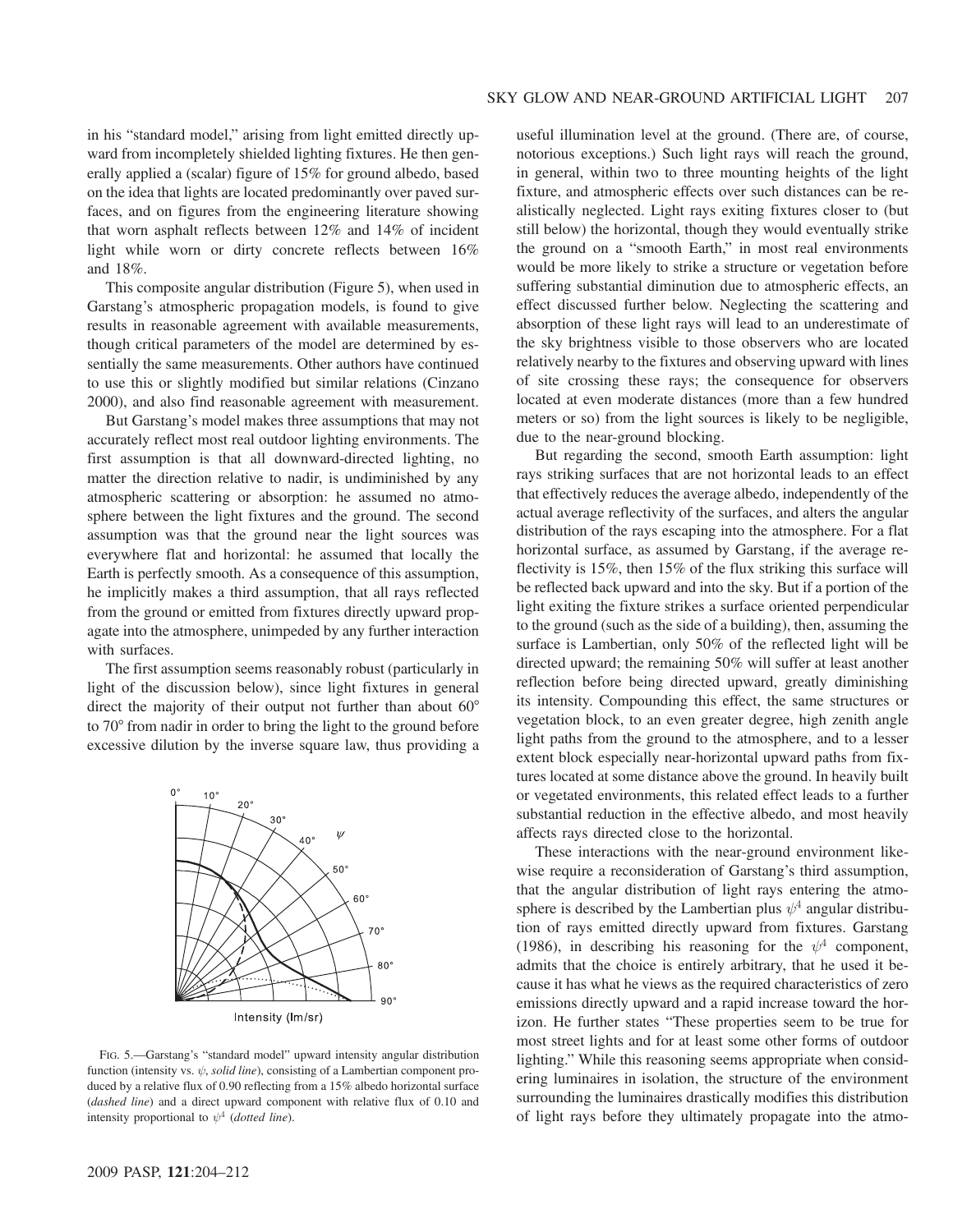sphere. Indeed, an individual fixture that is visible from all upward angles from the zenith to the horizon, if poorly shielded, will have dramatically increased intensity toward the horizon. But, in fact, the natural and the built environment conspire to block the visibility of most fixtures as viewing angles approach the horizon. This is apparent when one considers the view of a city from some altitude overhead, such as in an airplane, where thousands of lights are visible. But the majority of fixtures become blocked from view by objects in the nearground environment when viewed from near the horizontal, generally leaving only those nearby visible.

Garstang (1989, p. 322) as well as Cinzano (2000) and Cinzano & Diaz Castro (2000) recognized this problem to a degree. Cinzano also investigated two additional upward angular intensity distribution functions, but these functions are either little different from Garstang's "standard model" or unsupported by any rationale (the "constant intensity" model). Both exhibit strong emission toward the horizon. Falchi & Cinzano (2000) investigated the light output of Italian cities as a function of population, and found evidence that light output per capita tends to decrease for the larger cities. They hypothesized that this effect might be due to a higher concentration of persons per unit area in large cities, and that such densely populated areas may have fewer street lights than lower density areas. This effect, however, may be illustrating the above-mentioned near-ground blocking effect, expected to be dramatic in heavily built areas.

Garstang (1986) indicates that the light output of extended areas surrounding urban centers, developed at low intensity, can be neglected when predicting light outputs contributing to sky glow. Berry (1976), in describing sky brightness measures made within southern Ontario cities, suggests that the light from distant parts of the cities is attenuated more than that originating near the observation point in the inner city, but does not indicate the source of this attenuation. Both of these effects may be hinting at the generally large amount of blocking by vegetation.

Cinzano & Diaz Castro (2000) show that light pollution, assuming the angular distribution function from Garstang (1986), when viewed from some distance from the light pollution source, is much more heavily influenced by light emissions at low angles above the horizontal than by emissions at higher angles. They find that the flux emitted between the horizon and 10° above the horizon has an effect on the zenith sky brightness at a remote site equal to all of the flux emitted between 10° above the horizon and the zenith. It is therefore critical to have more knowledge of the actual amounts of light escaping from cities at angles near the horizontal, information which was not available in the study by Cinzano et al. (2000). The analyses presented here indicate that the upward intensity distribution function assumed by Garstang, and other similar functions heavily weighted toward the horizon, are not likely to represent the actual upward light distribution in most cities.

# 3.2. Estimating the Effects of the Near-Ground Environment

We examine the nature and magnitude of near-ground interactions by two methods. The first method develops several specific built environments and explores their effect on the propagation of light from specific light fixtures. The second method is an analytic approach that assumes a standard Garstang intensity distribution originating at the ground/light sources but modified by an extinction factor like that applied to model the extinction of starlight produced by the atmosphere, but instead here applying to interaction of light rays with discrete obscuring objects located near the ground.

#### 3.2.1. Interaction of Light with Built Environments

Using the lighting calculation software package AGI32 (ver. 1.96, Lighting Analysts, Inc.), we explored how several built environments affected the total amount and angular distribution of light propagating upward. This program propagates light emerging from light fixtures with defined candlepower distributions through a perfectly transparent atmosphere and traces its interaction with surfaces whose positions, orientations, and reflectances are defined by the user. It assumes Lambertian reflections for all surfaces. The performance of the program was verified by placing a fully shielded fixture (no direct uplight) over a plane with reflectance of 0.15, a smooth Earth model. The intensity of light striking the inside of a nonreflective hemisphere centered at the ground under this fixture was then measured. The program closely reproduced the expected Lambertian distribution and integrated flux determined by the reflectivity of the ground surface (Fig. 6).

Further simulations placed both a fully shielded (0% uplight) and an unshielded light fixture (10% uplight, angular distribution; Fig. 5) on 8 m poles within a rectangular array of buildings,



FIG. 6.—Upward intensity distribution (averaged over all azimuths) from the simulations using the fully shielded fixture. Solid line: smooth Earth simulation described in the text; inner curves: the intensity distribution when the light fixture is immersed in an array of buildings with the indicated heights.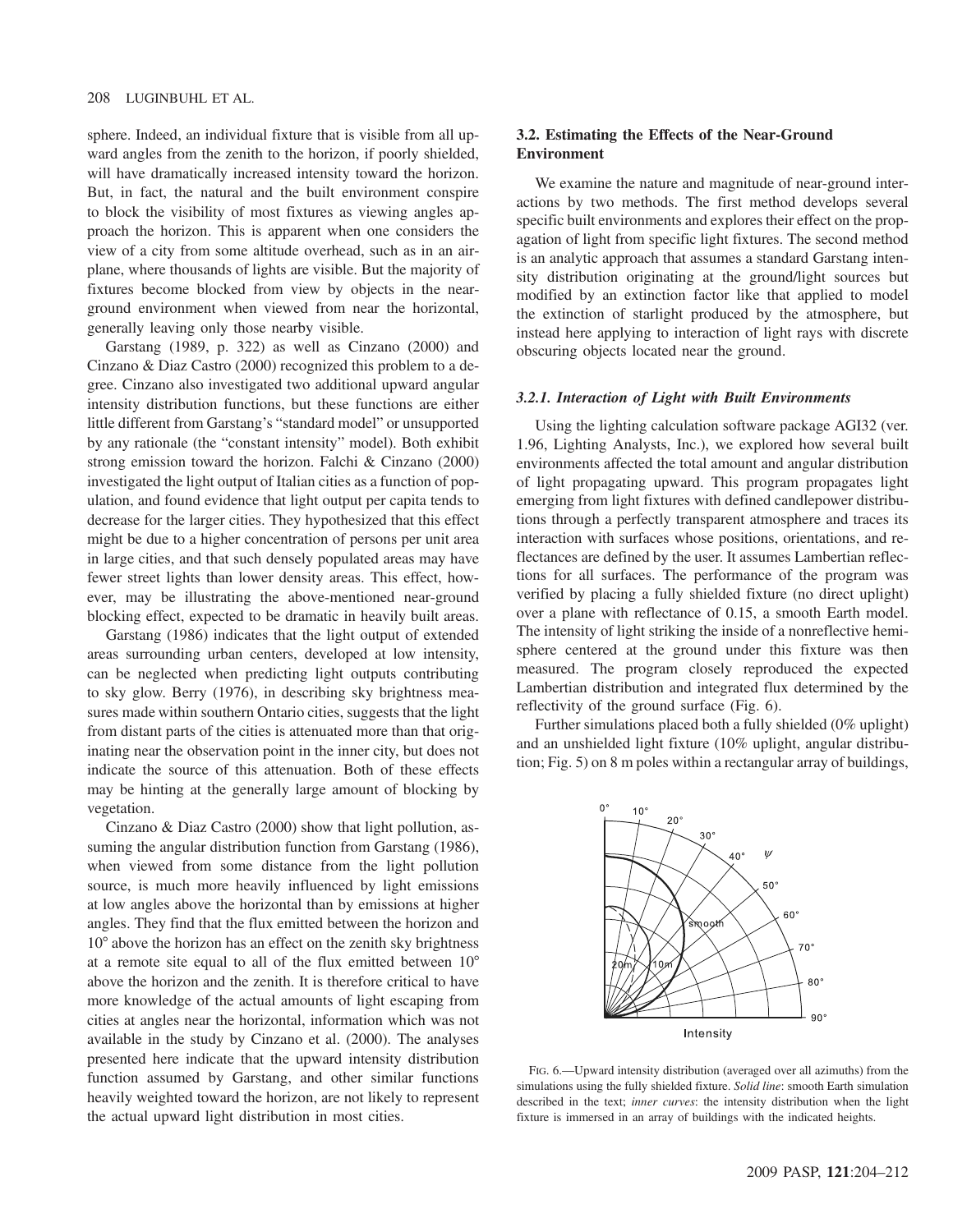|                                           | <b>BUILDING HT</b> | FLUX/FLUX (SMOOTH EARTH) |                            |                             |                                                      |
|-------------------------------------------|--------------------|--------------------------|----------------------------|-----------------------------|------------------------------------------------------|
|                                           | (m)                | Total                    | $0^{\circ} - 67.5^{\circ}$ | $67.5^{\circ} - 90^{\circ}$ | $(0^{\circ}-67.5^{\circ})/(67.5^{\circ}-90^{\circ})$ |
| City (shielded fixture) $\dots$           | 10                 | 0.51                     | 0.54                       | 0.25                        | 2.2                                                  |
|                                           | 20                 | 0.29                     | 0.32                       | 0.07                        | 4.8                                                  |
| City (unshielded fixture) $\dots$         | 10                 | 0.65                     | 0.57                       | 0.75                        | 0.76                                                 |
|                                           | 20                 | 0.36                     | 0.34                       | 0.37                        | 0.94                                                 |
| Porch light                               | 3                  | 0.91                     | 0.79                       | 1.03                        | 0.77                                                 |
| Wallpack                                  | 3                  | 0.93                     | 0.85                       | 1.00                        | 0.85                                                 |
| Canopy (flat lens) $\dots\dots\dots\dots$ |                    | 0.66                     |                            |                             |                                                      |
| Canopy (shallow lens) $\dots\dots$        | 5                  | 0.54                     |                            |                             |                                                      |
| Canopy (deep drop) $\dots\dots\dots$      | 5                  | 0.47                     |                            |                             |                                                      |

TABLE 1 UPLIGHT FLUXES RELATIVE TO THE SMOOTH EARTH MODEL FOR THE LIGHTING SIMULATIONS

either 10 m or 20 m in height.. This we called the "city" model. Figure 6 shows the effective angular intensity distribution for upward-directed and reflected light originating with the shielded fixture, as an example, while Table 1 summarizes the overall flux changes as well as the high- and low-angle changes for all models investigated in this section. The split between high and low angles at 67.5° from the zenith is arbitrary, and reflects the AGI32 setup, which measured intensity at 5° increments, starting at 2.5° degrees above the horizon. Compared to the smooth Earth model, the emergent flux for the shielded fixture is dramatically reduced, to 51% where buildings are 10 m high and 29% in the 20 m city, with reduction between 67.5°–90° even more severe at just 25% and 7%. For the unshielded fixture, the total upward flux is reduced to 65% and 36% of that in the smooth Earth model in the 10 m and 20 m building environments, respectively. Here the reduction in the high-angle flux is somewhat higher than in the lower angles, in contrast to the fully shielded models.

Two models were evaluated to investigate the effect of mounting poorly shielded fixtures on the side of a building with an overhanging roof eave, such as a porch light on a home or a typical "wall pack" on the side of a commercial or industrial building. Each of these fixtures was evaluated in an environment with no structures (smooth Earth) as well as with a 3 m wall directly behind the fixture and with a 1 m overhanging soffit. The fixtures were positioned 2 m over the ground for all models. Here, total uplight is reduced by a much smaller fraction than in the above-described simulations, by just 9% for the porch light fixture and only 7% for the wall pack. Table 1 summarizes the results.

A special case of blocking, especially important due to the large amounts of light commonly involved, is the service station canopy. The effect on the upward emission of light was evaluated using three fixture types typically used on canopies. Again, the effective uplight reduction was calculated using two models for each fixture, one with and one without a canopy. Examples of the fixtures evaluated are shown in Figure 7, and the flux reductions are in Table 1.

The upward flux from these canopy-mounted fixtures is reduced to between one-half and two-thirds of that produced in the smooth Earth environment.

Little weight should be attached to the precise figures deduced from the models in this section, as they are sensitive to the particular fixtures and characteristics of the modeled environment used. Though we feel these are typical, substantial variations are expected in the real environment. We emphasize here only the general magnitude of the effects and the tendency in some common environments for the reductions at high zenith angles to be substantially greater than at low zenith angles.

### 3.2.2. Near-Ground "Extinction"

Modeling of the near-ground environment using specific descriptions of buildings and vegetation is much too complex and requires too much information for accurate results, in all but the simplest of applications. We move here to a more general approach that can be applied globally, if approximately, to either entire cities or at least large areasor categories of lighting within cities. Recognizing that the likelihood of light rays interacting with objects near the ground is directly related to the distance these rays must travel through the near-ground environment, we modify Garstang's (upward) angular distribution relation with an "extinction" term. This extinction, or "blocking," is produced not by the atmosphere as in classic atmospheric extinction, but by discrete natural and artificial objects, such as vegetation and buildings. The intensity (in lumen  $sr^{-1}$ ) directed at a given angle  $\psi$  relative to the zenith is described by Garstang (1986) as



FIG. 7. - Canopy fixture types evaluated. Left: flat lens; center: shallow drop lens; right: deep drop lens.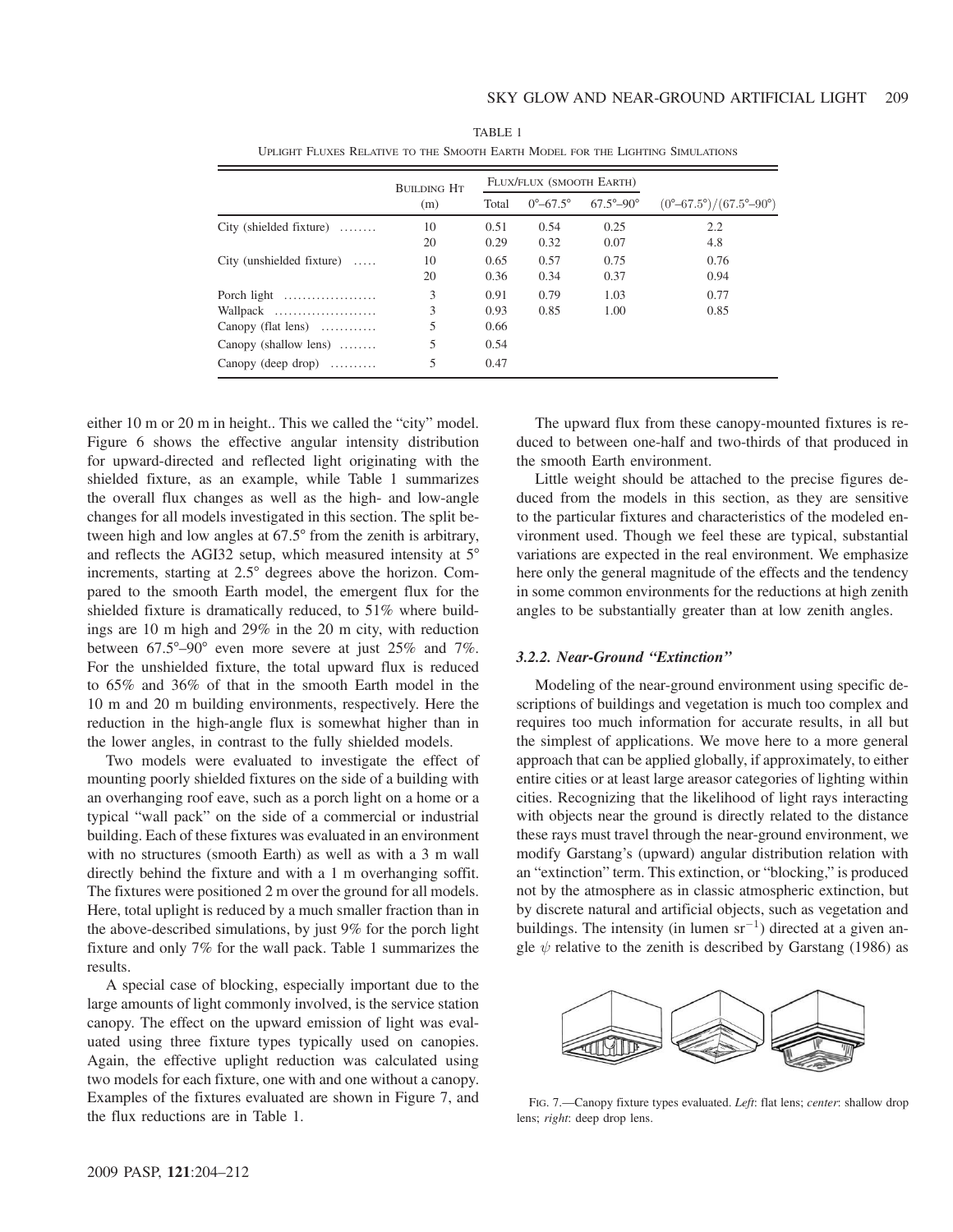210 LUGINBUHL ET AL.

$$
I_g = (1/2\pi)\{2G(1 - F)\cos\psi + 0.554F\psi^4\},\qquad(1)
$$

where  $G$  is the scalar reflectivity of the ground and  $F$  is the proportion of emergent flux emitted directly from fixtures above the horizontal. Including a "near-ground" extinction factor modifies this relation to

$$
I = I_g 10^{-\{0.4E_b \sec(\psi)\}},
$$

where  $E_b$  is the "blocking" extinction, in magnitudes, at the zenith. (We neglect the difference in height between the ground and the light sources, assuming a single value for  $E<sub>b</sub>$  applied to all rays). While this relation has the desired property of increased blocking toward the horizon, it may go too far, in that intensity in all cases goes to zero at the horizon. While we desire a relation that decreases the intensity toward the horizon compared to Garstang's approach, we expect that at least most cities do not disappear when viewed from the horizon. To account for the patchiness of blocking caused by the discrete rather than continuous nature of the obscuring objects within the nearground environment, we include an additional factor that effectively allows an "unblocked" fraction,  $\beta$ , of the flux to suffer no extinction:

$$
I_{ge} = I_g \{ \beta + (1 - \beta) 10^{-\{0.4E_b \sec(\psi)\}} \}.
$$
 (2)

In place of the somewhat arcane system of magnitudes favored by astronomers, the coefficient  $E<sub>b</sub>$  can be expressed in terms of the percentage coverage  $B$  (the fraction of the ground that would be blocked from direct overhead view by the objects in this obscuring layer), recognizing the relation  $(1 - B) = 10(-0.4E_b)$  $10^{\{-0.4E_b\}}$ 

$$
I_{ge} = I_g \{ \beta + (1 - \beta) 10^{\{\log(1 - B) \sec(\psi)\}} \}.
$$

The needed blocking factor could be estimated from aerial images by measuring that portion of the ground obscured by vegetation and buildings.

We note that this approach assumes that the objects producing this near-ground blocking extinction are purely absorptive; since in general the reflectivity of objects is relatively low, we consider this a useful approximation. Furthermore, we are assuming that the absorption is strictly proportional to path length through the near-ground layer and independent of azimuth. If the objects in the obscuring layer have a preferred shape/ orientation (such as trees with a larger vertical extent than horizontal), the obscuration will show a different dependence on zenith angle than the  $sec(\psi)$  assumed here. Further, real azimuthal variations in the blocking extinction and unblocked fraction are expected in complex city environments, which are likely to lead to sometimes considerable azimuthal dependence of sky glow. Figure 8 shows  $I_{ge}$  with various values for the zenith extinction, while Table 2 shows the effective diminution in the albedo (reduction in integrated upward flux) as compared to the unmodified Garstang model (which we note is equivalent to  $\beta = E_b = 0$  in eq. 2).

As  $E<sub>b</sub>$  increases from 0.0 to 1.25 (see Table 2), the effective albedo is reduced to less than 40% of the value of Garstang's model for  $\beta = 0.20$ , and to less than 25% for  $\beta = 0.0$ . But the amount of reduction is increasingly more severe for the highangle rays (defined here as those between 67.5° and 90° from zenith; Table 2, columns [5] and [6]). Column (7) in Table 2 indicates the factor by which the low-angle flux reduction exceeds that of the high angle. These values show that the light emitted upward but near the horizontal direction is reduced substantially more than that at higher angles, from ∼2× at  $E_b = 0.25$  to a factor of 2–25 for  $E_b = 1.25$ , with the more severe reductions as  $\beta$  approaches zero. The significance of this



FIG. 8.—Effect of extinction proportional to sec $(\psi)$  and  $\beta$  on the standard Garstang upward angular distribution.  $\beta = 0.00$  and 0.20 are illustrated, as indicated. Solid line: the standard Garstang model ( $I_g$ , eq. 1); nested dashed lines:  $I_{ge}$  (eq. 2) with zenith blocking extinction ( $E_b$ ) values of 0.25, 0.50, 0.75, 1.00, and 1.25.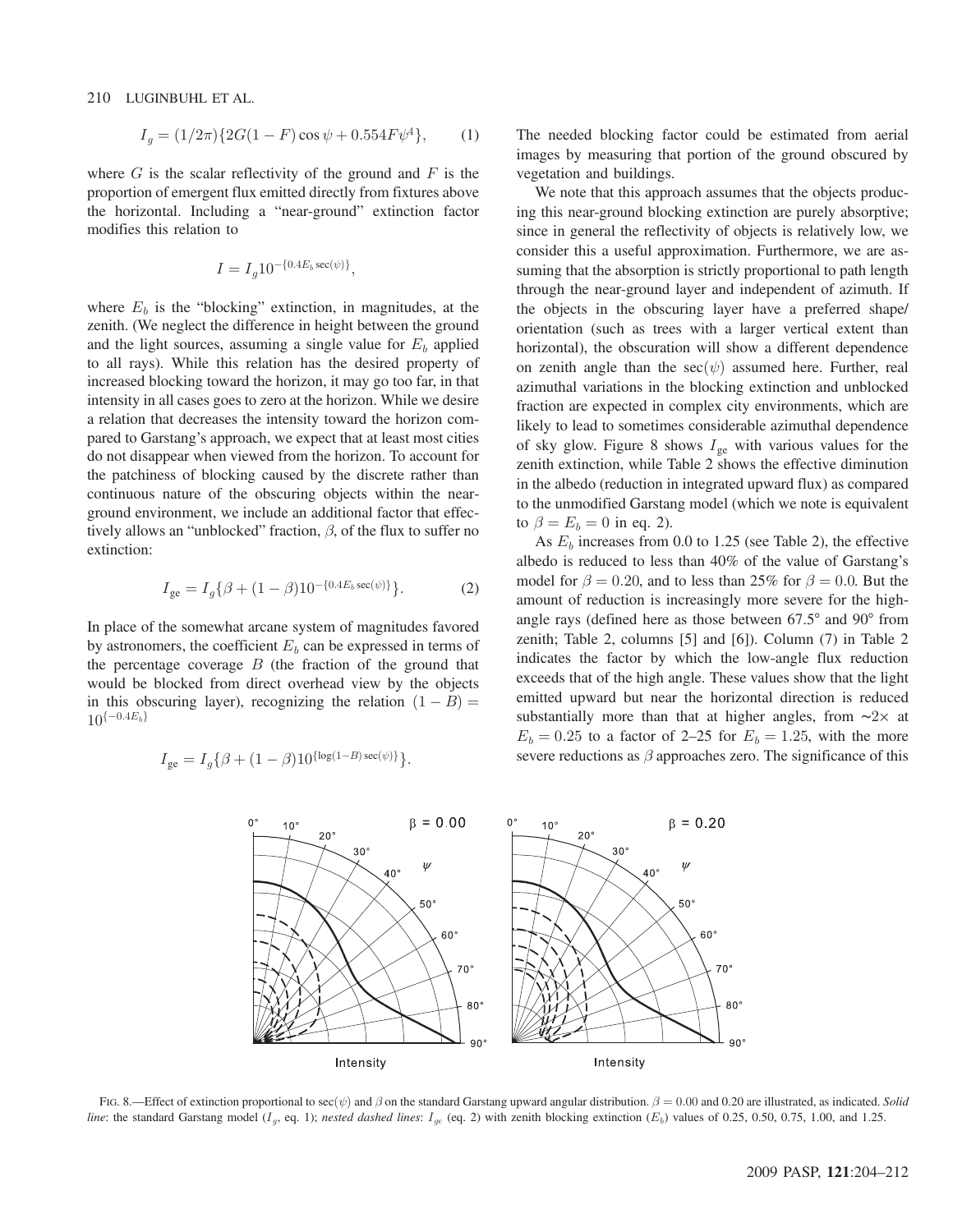|           |                  |         |       | FLUX/FLUX (GARSTANG)       |                             |                                                                      |
|-----------|------------------|---------|-------|----------------------------|-----------------------------|----------------------------------------------------------------------|
| $E_b$     | $\boldsymbol{B}$ | $\beta$ | Total | $0^{\circ} - 67.5^{\circ}$ | $67.5^{\circ} - 90^{\circ}$ | $(0^{\circ}\!\!-\!\!67.5^{\circ})/(67.5^{\circ}\!\!-\!\!90^{\circ})$ |
| (1)       | (2)              | (3)     | (4)   | (5)                        | (6)                         | (7)                                                                  |
| 0.00<br>. | 0.00             | 0.00    | 1.00  | 1.00                       | 1.00                        | 1.0                                                                  |
|           |                  | 0.05    | 1.00  | 1.00                       | 1.00                        | 1.0                                                                  |
|           |                  | 0.10    | 1.00  | 1.00                       | 1.00                        | 1.0                                                                  |
|           |                  | 0.20    | 1.00  | 1.00                       | 1.00                        | 1.0                                                                  |
| 0.25      | 0.21             | 0.00    | 0.71  | 0.76                       | 0.30                        | 2.5                                                                  |
|           |                  | 0.05    | 0.72  | 0.76                       | 0.34                        | 2.2                                                                  |
|           |                  | 0.10    | 0.74  | 0.77                       | 0.37                        | 1.9                                                                  |
|           |                  | 0.20    | 0.77  | 0.80                       | 0.44                        | 1.7                                                                  |
| 0.50      | 0.37             | 0.00    | 0.52  | 0.56                       | 0.12                        | 4.7                                                                  |
|           |                  | 0.05    | 0.55  | 0.58                       | 0.16                        | 3.6                                                                  |
|           |                  | 0.10    | 0.57  | 0.60                       | 0.20                        | 2.7                                                                  |
|           |                  | 0.20    | 0.62  | 0.65                       | 0.29                        | 2.1                                                                  |
| 0.75<br>. | 0.50             | 0.00    | 0.39  | 0.42                       | 0.05                        | 8.4                                                                  |
|           |                  | 0.05    | 0.42  | 0.45                       | 0.10                        | 4.5                                                                  |
|           |                  | 0.10    | 0.45  | 0.48                       | 0.14                        | 3.1                                                                  |
|           |                  | 0.20    | 0.51  | 0.54                       | 0.24                        | 2.2                                                                  |
| 1.00      | 0.60             | 0.00    | 0.30  | 0.32                       | 0.02                        | 16                                                                   |
|           |                  | 0.05    | 0.33  | 0.35                       | 0.07                        | 5.0                                                                  |
|           |                  | 0.10    | 0.37  | 0.39                       | 0.12                        | 3.1                                                                  |
|           |                  | 0.20    | 0.44  | 0.46                       | 0.22                        | 2.1                                                                  |
| 1.25      | 0.75             | 0.00    | 0.23  | 0.24                       | 0.01                        | 24                                                                   |
|           |                  | 0.05    | 0.26  | 0.28                       | 0.06                        | 4.7                                                                  |
|           |                  | 0.10    | 0.30  | 0.32                       | 0.11                        | 2.9                                                                  |
|           |                  | 0.20    | 0.38  | 0.40                       | 0.21                        | 1.9                                                                  |

TABLE 2 UPLIGHT FLUXES RELATIVE TO THE GARSTANG STANDARD MODEL AS A FUNCTION OF FACTORS  $E_b$ ,  $B$ , and b

disproportionate reduction of flux directed near the horizon will be discussed further below.

#### 3.2.3. Effective Uplight Amount and Distribution Function

Though the specific details of blocking of light rays will vary from city to city, within different areas of cities, and even from light fixture to light fixture, § 3.2.1 and 3.2.2, as well as the comparison of observed and predicted sky brightness described in Section 2, provide general guidance on the effects of nearground blocking of light. In § 3.2.3.1we present an analytical model with single values of the four parameters of equation (2) to be applied globally to the light outputs determined in GU1 to produce a greatly improved fit to the observed sky brightness, as described in § 2 and illustrated in Figures 3 and 4.

#### 3.2.3.1. The Global Flagstaff Model

For the factor  $F$  in equation (2), we adopt the measured direct uplight fractions for the lighting categories determined in GU1. We use a surface albedo  $(F)$  of 0.15 everywhere. We find that the best fits to the observations illustrated in Figures 3 and 4 are obtained with  $\beta = 0.0$ , and  $E_b = 0.4$  or 0.5. We

attribute the poor fit in Figure 4 very near the northwestern horizon (azimuth 290°)both to headlights directed toward the observatory, as noted in § 2, and the probable different values for  $\beta$  and  $E_b$  that should be applied to the Bellemont lighting, as there is very little vegetation in this area. (The computer code is not currently adapted to allow different values of these parameters for different light sources.) Though we expected  $\beta$  to be quite low for Flagstaff due to the forested environment, the fact that  $\beta = 0.0$  best fits the data probably reflects a contribution from blocking by the terrain itself, which is not modeled here. As viewed from the Naval Observatory, two low hills indicated on Figure 2 (Observatory and McMillan Mesas, with approximate altitude above typical city elevations of 60 m) block much of the city from directly illuminating much of the line of sight at these high zenith angles, thus decreasing the observed sky brightness. This may also be the explanation for the deviation of the observations from the predictions at zenith angles  $>65^{\circ}$  in azimuth 110 $^{\circ}$  (Fig. 4).

# 4. SUMMARY AND CONCLUSIONS

The total light fluxes estimated to escape into the atmosphere as determined by the lighting inventory approach of GU1, when